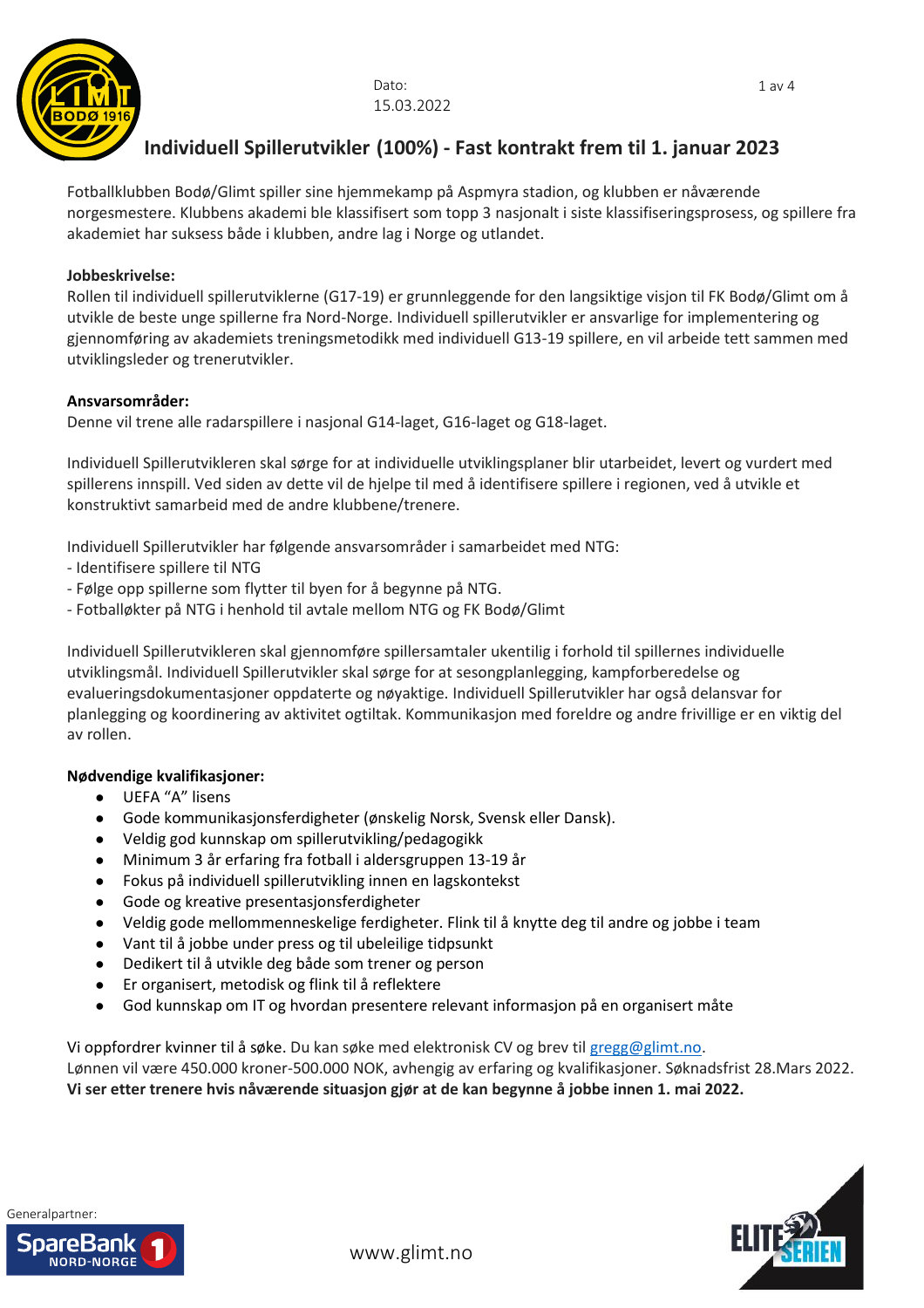| <b>JOB TITLE</b>                     | Individuell Spillerutvikler                                                                                                                                                                                                                                                                                                                                                                                                                                                                                                                                                                                                                                                                                                                                                                                                                                                                                                                                                                                                                                                                                                                                                                                                                                                                                                                                                                                                                                                                                                    |  |  |  |  |
|--------------------------------------|--------------------------------------------------------------------------------------------------------------------------------------------------------------------------------------------------------------------------------------------------------------------------------------------------------------------------------------------------------------------------------------------------------------------------------------------------------------------------------------------------------------------------------------------------------------------------------------------------------------------------------------------------------------------------------------------------------------------------------------------------------------------------------------------------------------------------------------------------------------------------------------------------------------------------------------------------------------------------------------------------------------------------------------------------------------------------------------------------------------------------------------------------------------------------------------------------------------------------------------------------------------------------------------------------------------------------------------------------------------------------------------------------------------------------------------------------------------------------------------------------------------------------------|--|--|--|--|
| <b>DEPARTMENT</b>                    | Academy                                                                                                                                                                                                                                                                                                                                                                                                                                                                                                                                                                                                                                                                                                                                                                                                                                                                                                                                                                                                                                                                                                                                                                                                                                                                                                                                                                                                                                                                                                                        |  |  |  |  |
| <b>REPORTS TO</b>                    | Academy Leader                                                                                                                                                                                                                                                                                                                                                                                                                                                                                                                                                                                                                                                                                                                                                                                                                                                                                                                                                                                                                                                                                                                                                                                                                                                                                                                                                                                                                                                                                                                 |  |  |  |  |
| <b>RESPONSIBLE FOR</b>               | $\overline{a}$                                                                                                                                                                                                                                                                                                                                                                                                                                                                                                                                                                                                                                                                                                                                                                                                                                                                                                                                                                                                                                                                                                                                                                                                                                                                                                                                                                                                                                                                                                                 |  |  |  |  |
| <b>LOCATION</b>                      | Aspmyra. You will also be required to travel to Nordlandshallen and other sites regularly.                                                                                                                                                                                                                                                                                                                                                                                                                                                                                                                                                                                                                                                                                                                                                                                                                                                                                                                                                                                                                                                                                                                                                                                                                                                                                                                                                                                                                                     |  |  |  |  |
| <b>PURPOSE OF THE</b><br><b>ROLE</b> | The role of Individuell Spillerutvikler is fundamental to the long term vision of FK Bodø<br>Glimt in developing the best young players from the North of Norway. They are<br>responsible for the operational implementation of the individual development plans,<br>working under the Academy Leader and A-Lag coach.<br>The Individuell Spillerutvikler will oversee the individual development of players aged 13-<br>19 in Glimt-Akadmiet and national hospitants outside the club . The coach will ensure that<br>individual development plans are devised, delivered and reviewed with the player's input.<br>Alongside this, they will assist in the succession planning/identification of players within<br>the club, allowing the Elite players in the group to fulfil their potential.<br>The role will assist with the selection of players into the school programme (NTG) and<br>oversee the transition of players from outside the area into the Club. They will assist with<br>the delivery of individual football sessions within the school programme.<br>The Individuell Spillerutvikler will conduct player reviews three times per season in<br>relation to players' individual learning objectives. Communication to players and parents is                                                                                                                                                                                                                                                               |  |  |  |  |
| Key Tasks /<br>Responsibilities      | a key part of the role.<br>Oversee the individual development plans of all identified players in Glimt-<br>Akademiet.<br>Implementation of the individual training sessions to achieve the Club's objectives<br>$\bullet$<br>for the work of player development.<br>Ensuring bridge players within the club continue to receive individual<br>development sessions to complement their team training plan in liaison with G19<br>and A-Lag coaching staff.<br>Oversee the individual development plans of all identified players in the North of<br>$\bullet$<br>Norway, including regular player visits and feedback with parent clubs.<br>The main responsibility for good communication with the coaches group for the<br>$\bullet$<br>implementation of individual development plans.<br>Participating in structured individual player meetings, a minimum of 3 times per<br>season.<br>To coach weekly within the other age groups within the Academy on a pre-agreed<br>cycle, and to assist if there are shortages due to illness/absence.<br>To contribute to the mapping of the players in the local area through placements<br>$\bullet$<br>and observation. Including a responsibility to update the Club's player list and<br>profiles on external players.<br>To produce individual clips for identified players in games.<br>To ensure formal session plans and registers are produced for every session and<br>uploaded daily onto XPS.<br>Flexible working hours, eg. weekdays, evenings, weekend<br>$\bullet$ |  |  |  |  |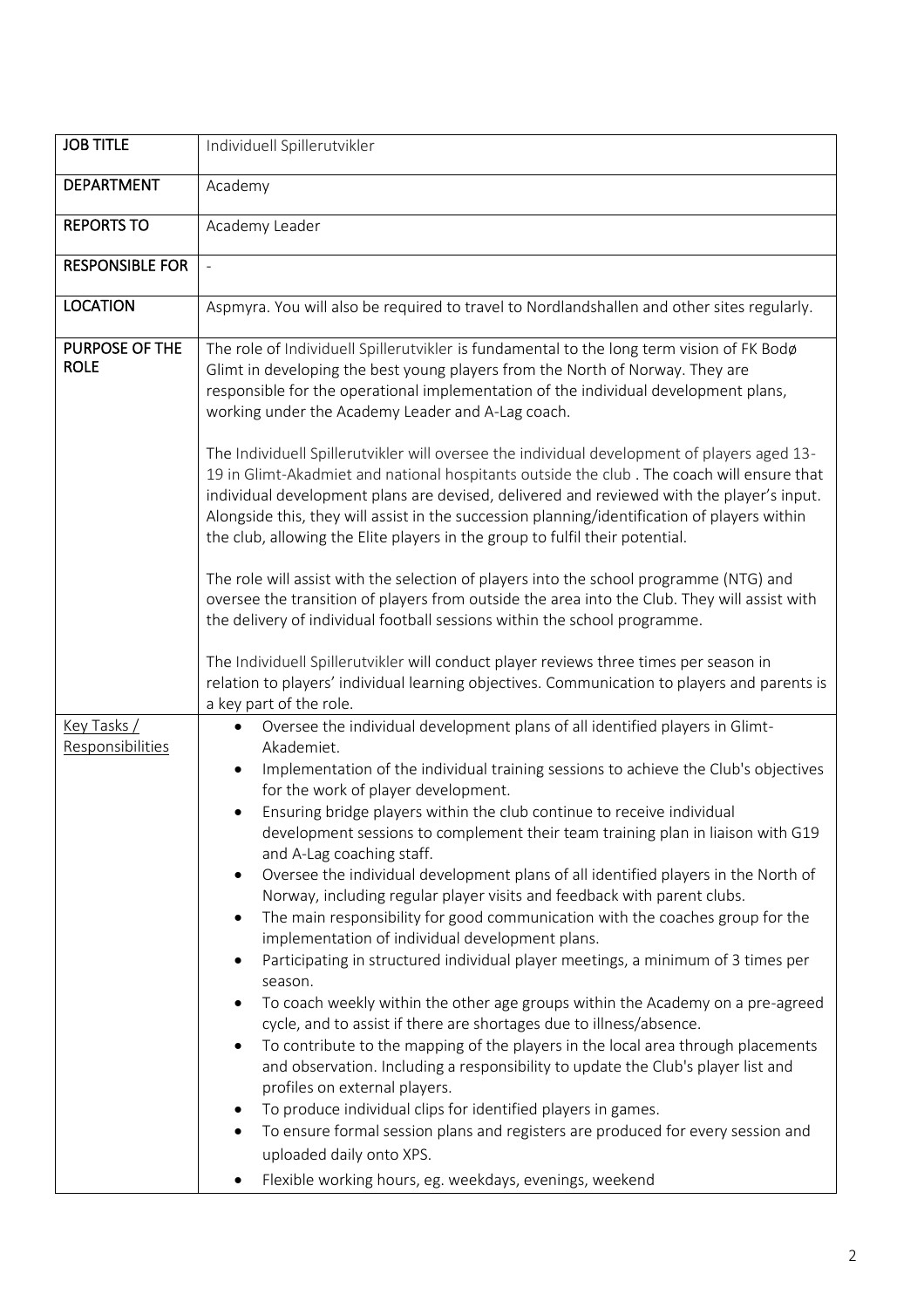| <b>Attributes</b> | All applicants should be:                                                                       |  |  |  |  |
|-------------------|-------------------------------------------------------------------------------------------------|--|--|--|--|
|                   | Able to identify, develop and support football talent.                                          |  |  |  |  |
|                   | An understanding and ability to work within a multi-disciplinary team<br>٠                      |  |  |  |  |
|                   | Self-motivated and committed<br>٠                                                               |  |  |  |  |
|                   | Able to plan strategically, and operate in an organised and co-ordinated manner<br>٠            |  |  |  |  |
|                   | Confident and able to work individually and as part of a successful team<br>$\bullet$           |  |  |  |  |
|                   | Plan around fixed deadlines, display excellent problem solving skills, initiative &             |  |  |  |  |
|                   | sensitivity                                                                                     |  |  |  |  |
|                   | In possession of excellent interpersonal and communication skills<br>٠                          |  |  |  |  |
|                   | Demonstrate a strong knowledge of football tactics, player fitness and                          |  |  |  |  |
|                   | development                                                                                     |  |  |  |  |
|                   | Computer literate                                                                               |  |  |  |  |
|                   | Able to drive                                                                                   |  |  |  |  |
|                   | All applicants should have the following qualifications:                                        |  |  |  |  |
|                   | <b>UEFA A-Licence</b>                                                                           |  |  |  |  |
|                   |                                                                                                 |  |  |  |  |
|                   | All applicants would benefit from the following:                                                |  |  |  |  |
|                   | UEFA Pre-Licence Experience within a top European Academy                                       |  |  |  |  |
|                   | Demonstrable knowledge of the player development pathway between the ages of<br>٠               |  |  |  |  |
|                   | 13 and 19.                                                                                      |  |  |  |  |
|                   | Experience as a Asst/Head Coach at 1 <sup>st</sup> Team level in Football<br>٠                  |  |  |  |  |
|                   | Experience of Norwegian senior football $(2^{nd}/3^{rd}$ division)                              |  |  |  |  |
|                   | Teaching Qualification in PE/Sport<br>٠                                                         |  |  |  |  |
|                   | Degree/Masters/Postgraduate in Sports Sciences<br>٠                                             |  |  |  |  |
|                   | Experience as a Football Player at Junior/Amateur/Semi-Professional/Professional                |  |  |  |  |
|                   | level/Premier League                                                                            |  |  |  |  |
|                   | Evidence of Continued Professional Development (CPD)                                            |  |  |  |  |
| Other             | ٠<br>Hours of work will be 40 hours per week, to be agreed with your line manager.<br>$\bullet$ |  |  |  |  |
|                   | The job involves working unsociable hours and weekends.                                         |  |  |  |  |
|                   | You may be asked to undertake additional duties to those above, either on a                     |  |  |  |  |
|                   | temporary or permanent basis, which the Club reasonably believes you are capable                |  |  |  |  |
|                   | of carrying out, or for which you will be trained.                                              |  |  |  |  |
|                   | Relevant professional, ethical and health and safety standards apply to this role               |  |  |  |  |
| General           | The Employee must at all times carry out his/her responsibilities with due regard to the Club   |  |  |  |  |
| information       | policies and procedures, in particular Health & Safety, Financial Authorisation,                |  |  |  |  |
|                   | Confidentiality and with regard to the Data Protection Act.                                     |  |  |  |  |
|                   |                                                                                                 |  |  |  |  |
|                   | The Employee must ensure a positive commitment towards equality and diversity by                |  |  |  |  |
|                   | treating others fairly and not committing any form of direct or indirect discrimination,        |  |  |  |  |
|                   | victimisation or harassment of any description and to promote positive working relations        |  |  |  |  |
|                   | amongst Employees and customers. The above Job Description is not intended to be                |  |  |  |  |
|                   | exhaustive, the duties and responsibilities may therefore vary over time according to the       |  |  |  |  |
|                   | changing needs of the Club.                                                                     |  |  |  |  |